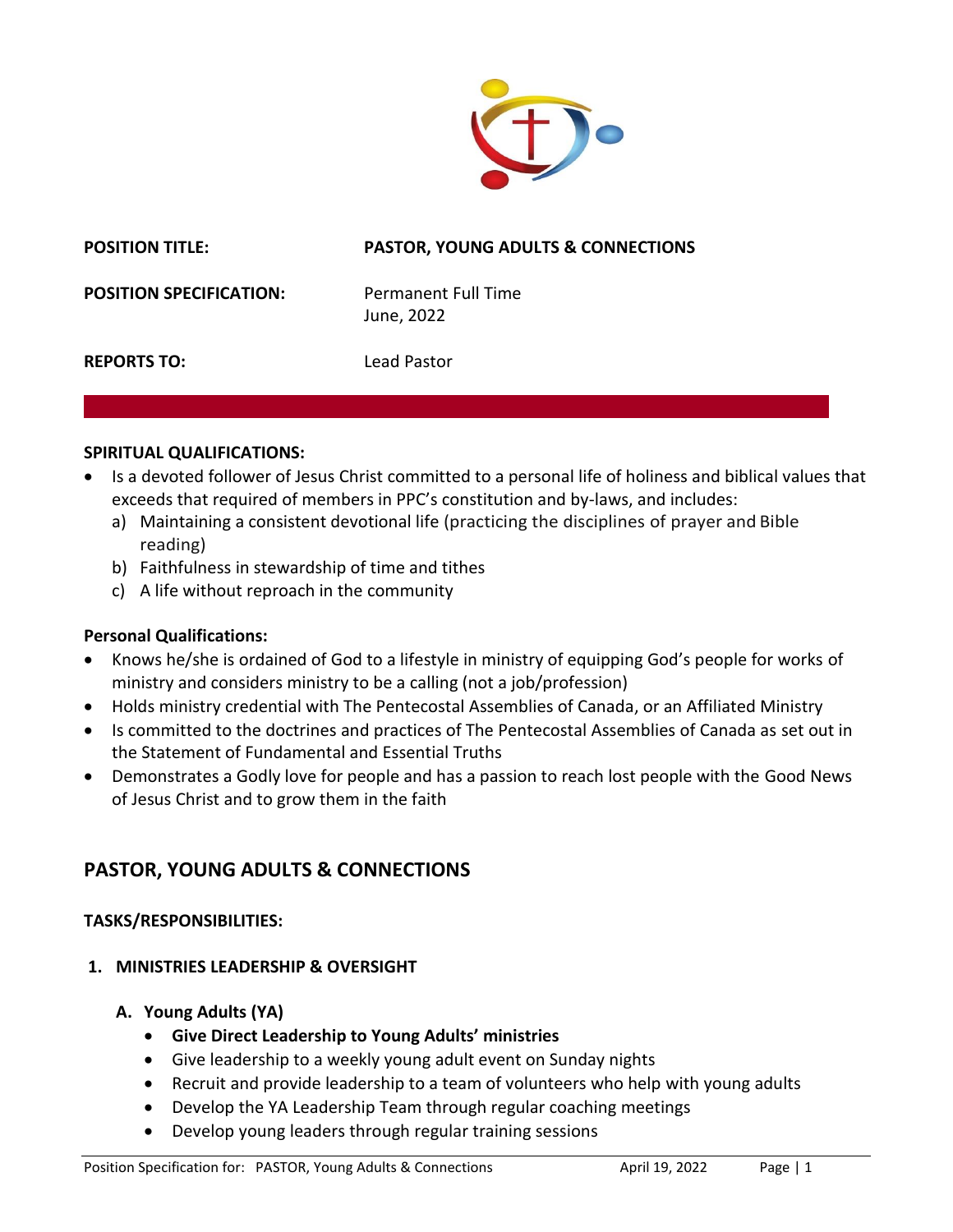- Required to connect with new young adults Sunday morning gatherings to connect
- Assist young adults to find their place of ministry within the Church.
- Assist young adults to find missional places to minister (Give, Go, Pray Missions)
- Prepare YA messages that lead into either a time of response or small group discussion
- Provide spiritual support, encouragement and biblically based counsel to young adults as situations require
- Give leadership to annual retreats for PPC young adult (winter/summer)
- Support the annual EOND young adults retreat (summer)

# **B. Youth Oversight**

- Work in cohesion with Youth Pastor and serve as a support, as needed
- Develop some events that brings both Young Adults and Youth together

# **C. Young Professionals Oversight**

- Provide oversight to the Young Professionals leadership team, when needed
- Develop some events alongside Young Professionals Pastor that brings both the young adults and young professionals together.

# **2. LEADERSHIP DEVELOPMENT/DISCIPLESHIP**

# **A. General**

- Recruit leaders to do the work of the ministry within PPC (preferably equally divided between mature adults and young adults)
- Develop leaders for all general ministries through regular training sessions
- Oversee youth ministry interns from Master's College & Seminary
- Oversee summer students through the Canadian Summer Jobs Program
- Attend at least one professional development course, seminar or conference annually, or arrange with supervisor equivalent development through reading assignments – and use gleanings as teaching points for developing leaders
- Maintain up-to-date information on the trained leaders/volunteers
- Work with the pastors of other ministries to utilize training leaders/volunteers

# **B. Intergenerational Ministry**

- Work with other staff members to develop intergenerational connectivity
- Conduct information meetings for leaders as required

# **C. Equip Conference**

 Assist in the planning and implementation of PPC's Lay Leadership Training Seminars (ie: EQUIP or other, twice a year/as required)

# **D. Local Missions**

Assist Assimilation Pastor/Missions Pastor with Local mission projects, as needed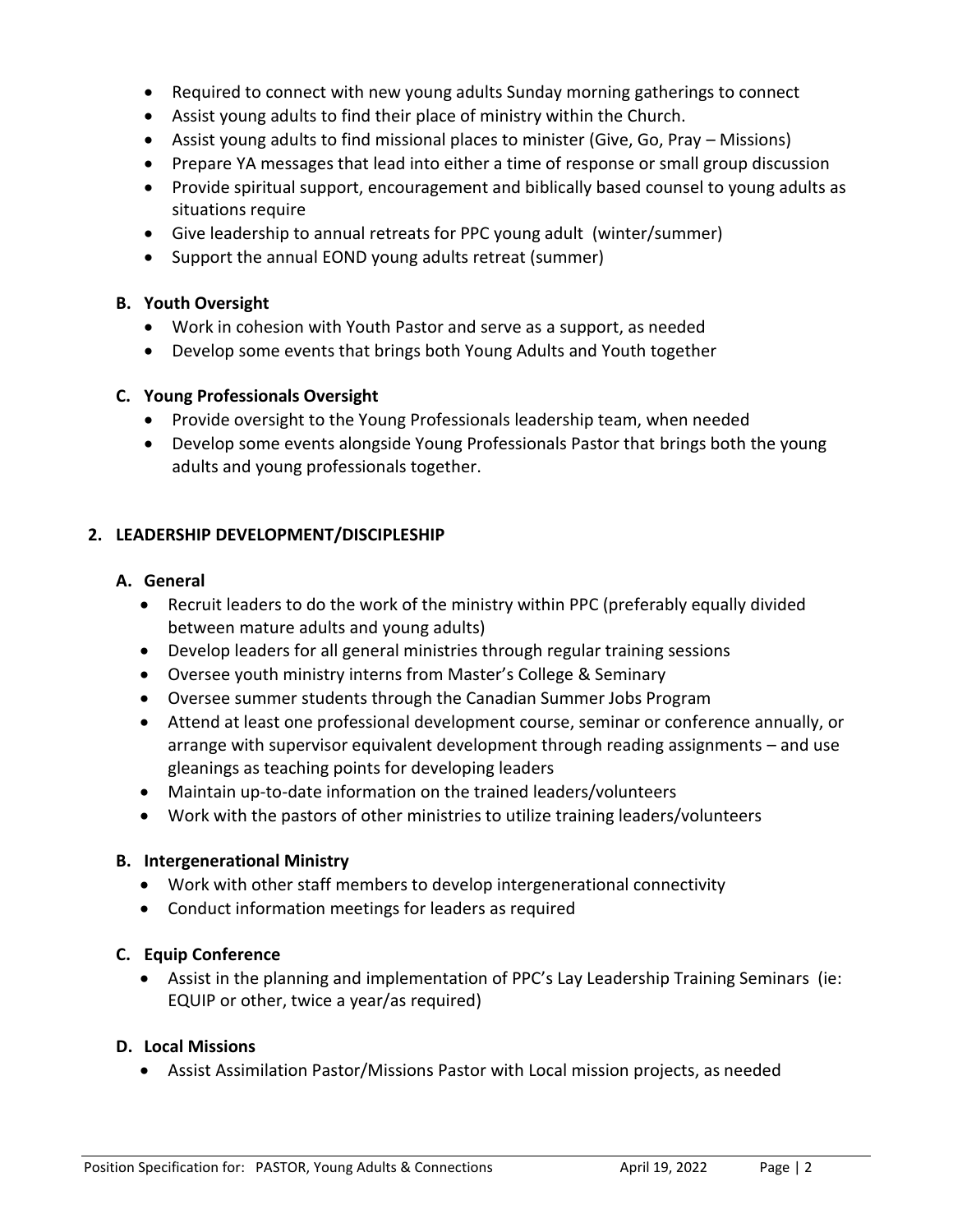#### **E. Additional Responsibilities:**

- Participate in such other duties and responsibilities as may be assigned from time to time by the Lead Pastor
- The Next Generations Pastor is expected to participate in the Sunday morning Worship services as needed; and be available to the adherents following the service.

#### **3. OTHER PASTORAL DUTIES**

- Assist in all Pastoral duties as needed
- Periodically attend and periodically lead at Connected Tuesday prayer
- Participate in Newcomer's Welcome and assimiliation in Church life
- Conduct weddings, funeral, communion, membership class, house dedications, baby dedications, water baptism & related preparation as requested/needed
- Meet with those requesting counsel, hospital visits, home visits

## **ACCOUNTABILITY:**

- Accountable to the Lead Pastor
- Staff are strongly encouraged to have an accountability partner with whom they meet regularly;
- Provide check-in report weekly and engage in a bi-weekly standing appointment with the Lead Pastor and similarly with Executive Pastor
- Will provide regular progress reports of ministry activities and objectives to the Lead Pastor
- Will provide financial reporting for specific area of ministry and responsibilities every six months, to the Executive Pastor
- Will prepare an Annual Budget for submission to the PPC Finance/Budget Committee for their consideration and inclusion in the Annual Church Budget (due each April)
- Will prepare an Annual Report of Ministry activities and achievements for presentation to the Annual Congregational Business Meeting (due each August)
- Will prepare an Annual Ministry Objectives report for presentation to the membership of PPC at the Annual Congregational Business Meeting (due each August)

## **RENUMERATION:**

- Salary and benefits determined by the Board of Deacons' Compensation Committee
- Vacation time will be according to the PPC church policy as approved by the Board

## **KEY SKILLS REQUIRED:**

- o Minimum 5 years of experience as a staff member in a ministry leadership capacity
- o Bachelor's/other degree in Biblical studies or related field is required
- $\circ$  Strong abilities and experience in equipping leaders and working with teams
- o Excellent leadership/facilitation and communication skills
- $\circ$  A willingness and ability to pioneer new things and inspire others to new initiatives
- o Solid integral work ethic and willingness to do what it takes to get the job done.